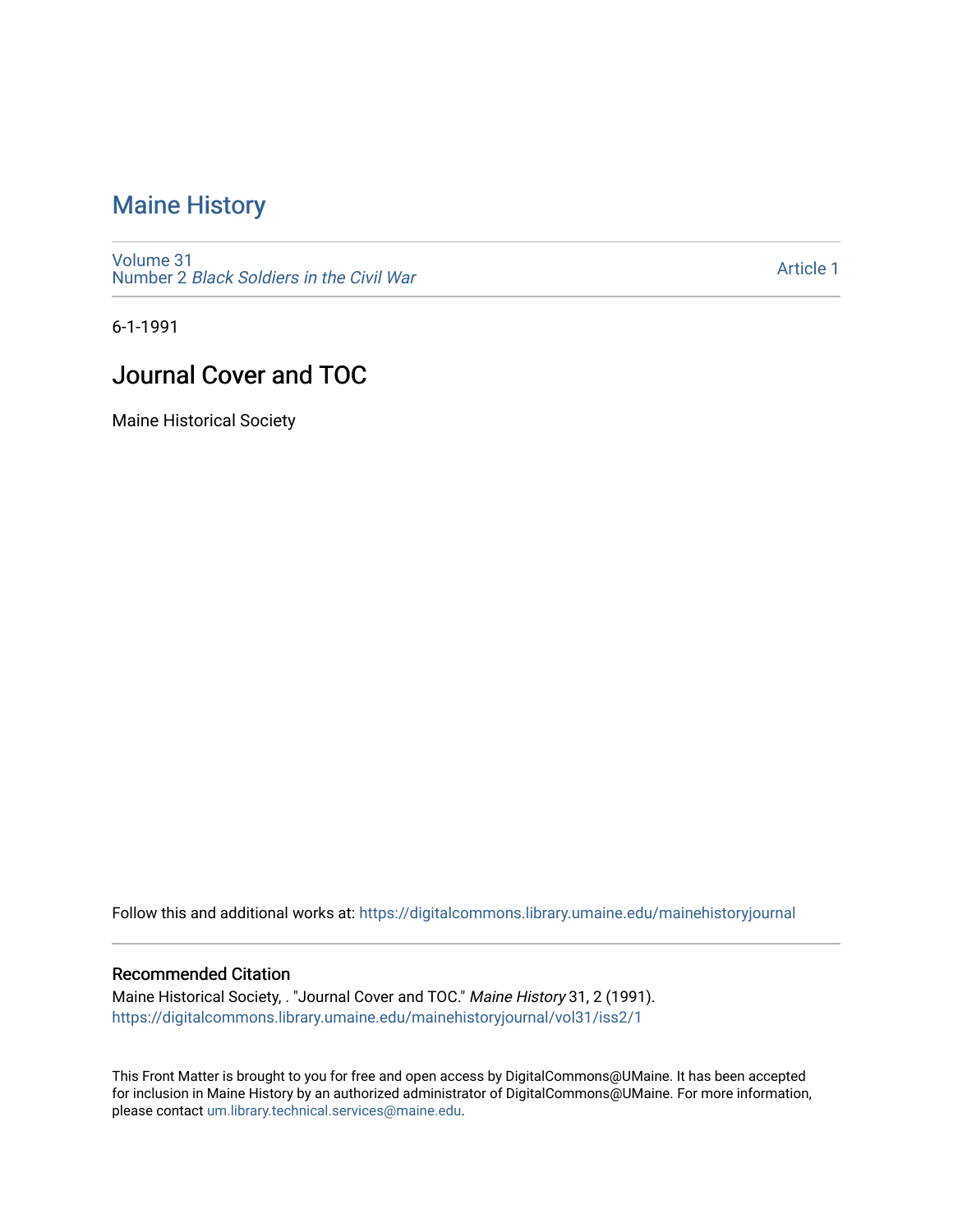# maine HISTORICAL SOCIETY QUARTERLY



Black Soldiers in the Civil War

Vol. 31, No. 2 **Summer, 1991** 

\$2.00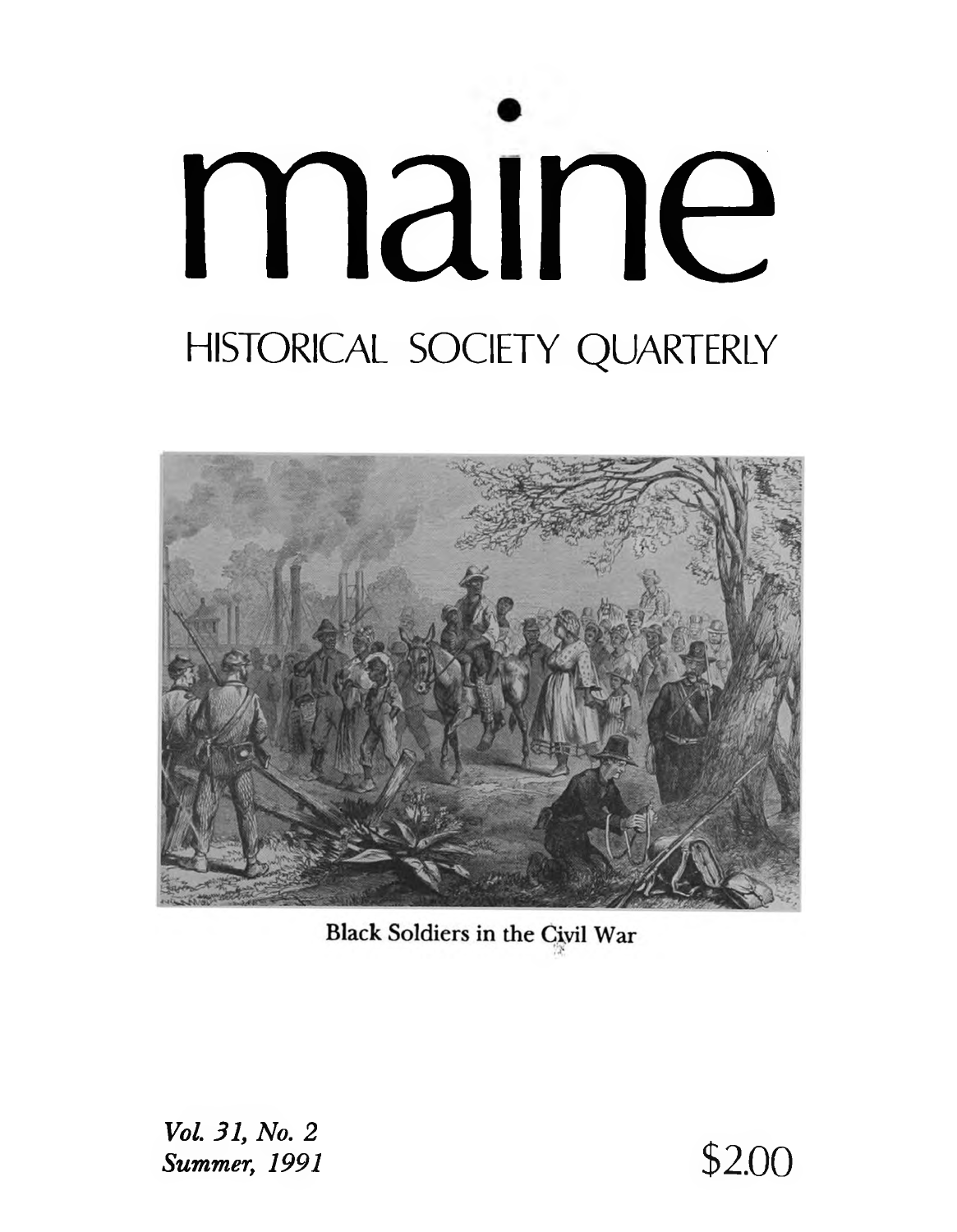### *Editor* RICHARD W. JUDD

### EDITORIAL BOARD

*Chairman*

### ROBERT H. BABCOCK, UNIVERSITY OF MAINE

**JOYCE BUTLER BRICK STORE MUSEUM** 

EDWIN A. CHURCHILL **MAINE STATE MUSEUM** 

**RICHARD CONDON** UNIVERSITY OF MAINE **AT FARMINGTON** 

**JOSEPH CONFORTI** NEW ENGLAND STUDIES UNIVERSITY OF SOUTHERN MAINE

JACQUES DOWNS SARAH MCMAHON UNIVERSITY OF NEW ENGLAND BOWDOIN COLLEGE

**JOEL EASTMAN** UNIVERSITY OF SOUTHERN MAINE

> GRETCHEN FAULKNER **EXAMPLE A PROPER ALICE R. STEWART** UNIVERSITY OF MAINE EMERITUS

STEPHEN HORNSBY CANADIAN-AMERICAN CENTER UNIVERSITY OF MAINE

**STANLEY R. HOWE, BETHEL HISTORIAL SOCIETY** 

> **ARTHUR M. JOHNSON** UNIVERSITY OF MAINE **EMERITUS**

**JAMES LEAMON BATES COLLEGE** 

**HARALD PRINS KANSAS STATE UNIVERSITY** 

HUDSON MUSEUM **UNIVERSITY OF MAINE** 

*Book Review Editor*

### **STANLEY R. HOWE**

**(Send book review inquiries to Stanley R. Howe, Director, Bethel Historical Society, Dr. Moses Mason House, Bethel, ME 04217)**

**The** *Maine Historical Society Quarterly* **is published at 170 Stevens Hall, University of Maine at Orono, Orono, Maine 04469, and is received by 2015 members and 135 libraries.**

**Manuscripts relating to any aspect of Maine history are invited. Submissions should reflect original, previously unpublished research done according to acceptable scholarly standards and should not exceed six thousand words. Style and footnotes should be in conformity with a** *Manual of Style***, published by the University of Chicago Press.**

**The authors of all manuscripts published in the** *Quarterly* **become eligible to receive the James Phinney Baxter Award of \$100.00. Established to** promote excellence in the research and writing of Maine history, the Baxter **Award is presented at the discretion of the Editorial Board to the author of the best article appearing in the** *Quarterly* **during the volume-year.**

**The Maine Historial Society assumes no responsibility for the opinions and interpretations expressed by its contributors.**

**The articles appearing in the** *Quarterly* **are abstracted in** *Historical Abstracts and America: History and Life***, published by the American Bibliographic Center.**

> **Copyright 1991 by Maine Historical Society ISSN 0163-1152**